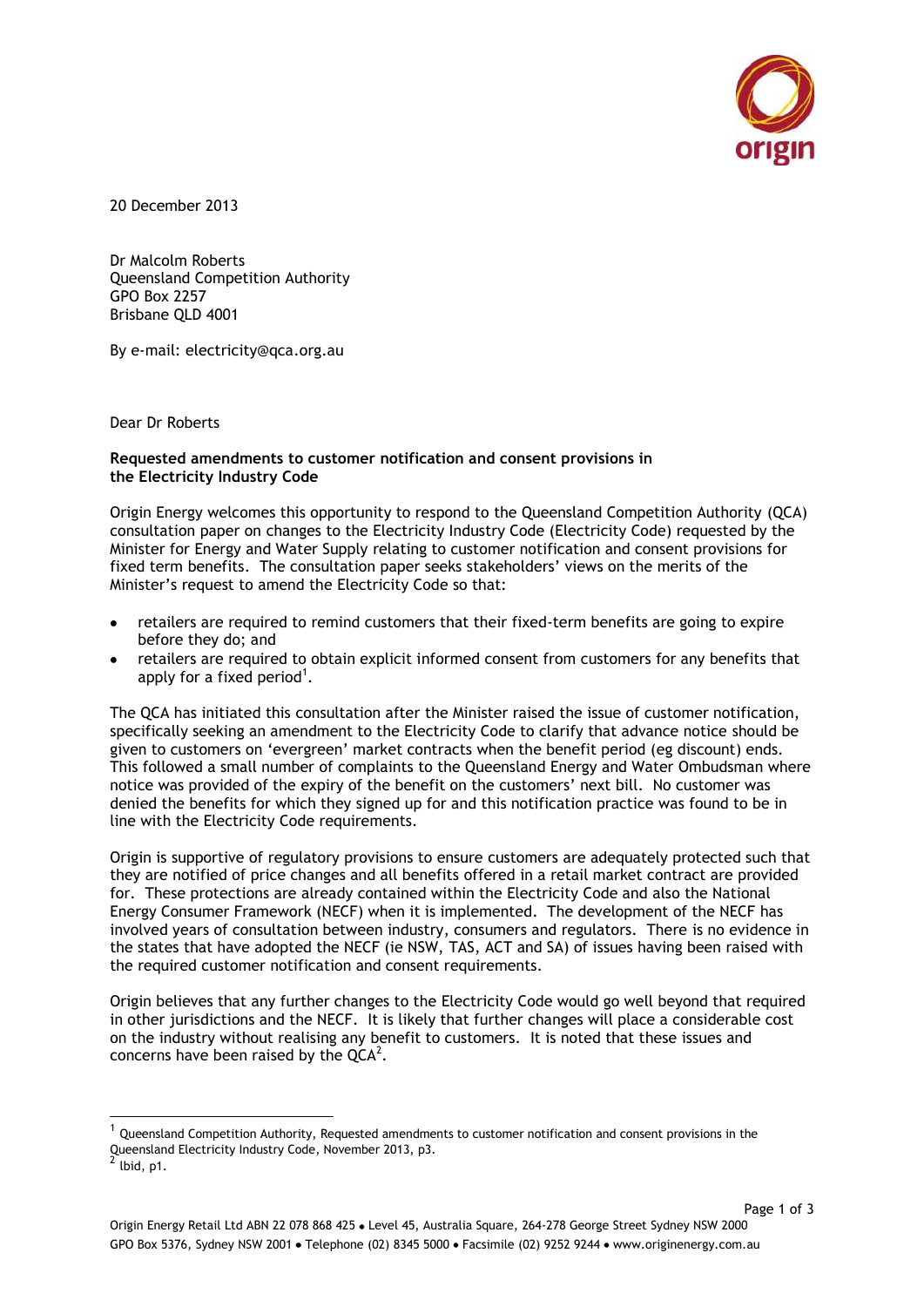Origin strongly encourages the QCA to base its deliberations as to whether further changes are required to the Electricity Code on available and systemic evidence of market failure. Over 70% of customers in south east Queensland are on market contracts<sup>3</sup> which demonstrates a customer's ability to assess information and value. For Queensland to move in a different direction to the NECF and the current Electricity Code requirements, in the short term, will be inefficient.

## Customer Notification

Origin notes that the Electricity Code includes provisions to notify customers of price changes (clause 4.12.6) and requires retailers to provide notice to customers when their fixed term contract (clause 4.4.4) ends. We understand and appreciate the importance of satisfying these requirements as well as providing adequate communication with our customers.

It is important to note that Origin already provides numerous communications to our customers about the benefits they are receiving under their market contracts. These are in the form of the following:

- *At the time of entering into a contract* we inform customers of the terms and conditions of their contract (including any benefit they will receive for the fixed term benefit period) before they sign up with us. They receive a welcome pack that includes the benefit details and they are again reminded of their benefit period when the transfer to Origin has been completed.
- *During the contract* customers receive ongoing reminders on their regular energy bill of the benefit period and the type of fixed term benefit that the customer is on. Bills include current rates as well as amended rates if they are changed during a billing period (eg 1 July price changes). This provides clear information about the actual charges for individual customers.
- *At the time of expiration of the benefit period* recent enhancements to processes will ensure customers receive proactive reminders in the lead up to the expiration of their benefit period.

It is our view that customers are informed about the duration of the benefit period and are able to access a range of new offers to suit their needs in the lead up to the expiration of that benefit period. Whilst the particular benefit they were on may no longer be available, customers are able to contact us to discuss options for alternative benefits.

Further, Origin wishes to highlight that customers may not see any price change at the end of the benefit period. This is as a result of customers being quoted undiscounted prices throughout the contract. For example, a retailer may offer a pay on time discount. The benefit is applied at the end of the bill and is only relevant to the customer if the customer pays by the due date on the bill. The rates will stay the same and it is only that the pay on time discount ceases at the end of the period. It should be noted that customers are informed of what will occur after the benefit period ends when they first enter into a market contract. The underlying agreement and disclosures do not end when the benefit period ceases.

 3 Queensland Competition Authority, Requested aments to customer notification and consent provisions in the Queensland Electricity Industry Code, November 2013, p2.